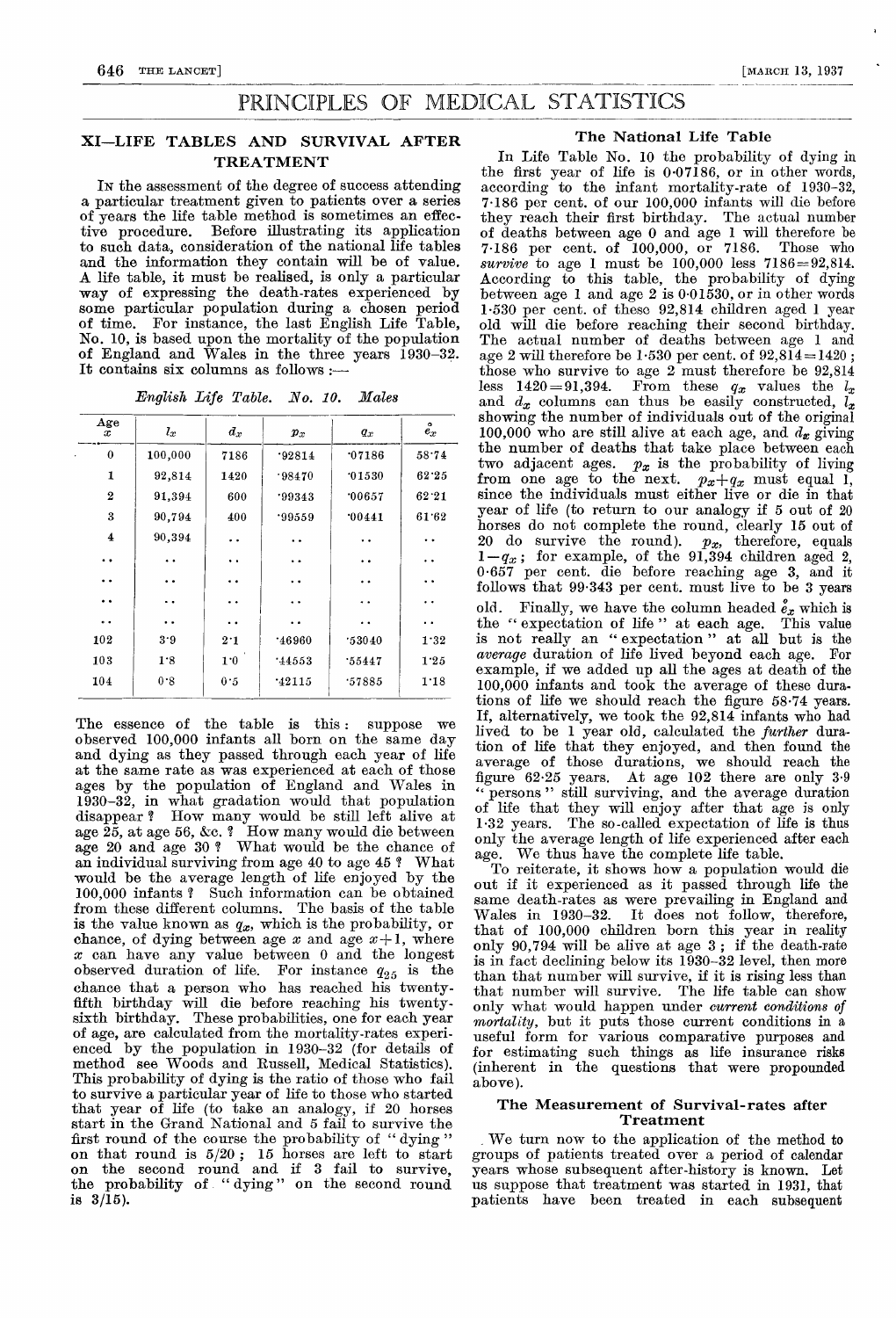calendar year and have been followed up to the end of 1936 on each yearly anniversary after their treat-<br>ment was started (none being lost sight of). Of ment was started (none being lost sight of). those treated in 1931 we shall know how many died during the first year after treatment, how many died during the second year after treatment, and so on to the fifth year after treatment. Of those treated in 1932 we shall know the subsequent history up to only the fourth year of treatment, in 1933 up to only the third year of treatment, and so on. Our tabulated results will be, let us suppose, as in Table XI.

#### TABLE XI

|  | Results of Treatment. (Hypothetical Figures) |
|--|----------------------------------------------|
|--|----------------------------------------------|

| Year of<br>treat- | No. of<br>$_{\rm patients}$ | Number alive on anniversary<br>of treatment in- |       |       |                      |       |  |  |
|-------------------|-----------------------------|-------------------------------------------------|-------|-------|----------------------|-------|--|--|
| ment.             | treated.                    | 1932.                                           | 1933. | 1934. | 1935.                | 1936. |  |  |
| 1931              | 62                          | 58                                              | 51    | 46    | 45                   | 42    |  |  |
| 1932              | 39                          | . .                                             | 36    | 33    | 31                   | 28    |  |  |
| 1933              | 47                          | . .                                             |       | 45    | 41                   | 38    |  |  |
| 1934              | 58                          | . .                                             |       |       | 53                   | 48    |  |  |
| 1935              | 42                          |                                                 |       |       | $\ddot{\phantom{a}}$ | 40    |  |  |

Calculation of the survival-rates of patients treated in each calendar year becomes somewhat laborious if the number of years is extensive and has also to be based upon rather small numbers. If the fatalityrate is not changing with the passage of time there is no reason why the data should not be amalgamated in life table form. For clarity we can write Table XI in the form given in Table XII.

TABLE XII

| Results of Treatment. (Hypothetical Figures) |  |  |
|----------------------------------------------|--|--|
|----------------------------------------------|--|--|

| Year of<br>treat-<br>$\mathbf{ment.}$ | No. of<br>patients<br>treated. | Number alive on each anniversary<br>(none lost sight of). |                      |                      |      |      |  |  |
|---------------------------------------|--------------------------------|-----------------------------------------------------------|----------------------|----------------------|------|------|--|--|
|                                       |                                | 1st.                                                      | 2nd.                 | 3rd.                 | 4th. | 5th. |  |  |
| 1931                                  | 62                             | 58                                                        | 51                   | 46                   | 45   | 42   |  |  |
| 1932<br>$\ddot{\phantom{a}}$          | 39                             | 36                                                        | 33                   | 31                   | 28   | . .  |  |  |
| 1933                                  | 47                             | 45                                                        | 41                   | 38                   | . .  | i e  |  |  |
| 1934                                  | 58                             | 53                                                        | 48                   | $\ddot{\phantom{0}}$ |      |      |  |  |
| 1935                                  | 42                             | 40                                                        | $\ddot{\phantom{a}}$ | $\ddot{\phantom{a}}$ |      |      |  |  |

All the patients have been observed for at least one year and their number is  $42+58+47+39+62=248$ . Of these there were alive at the end of that first year of observation  $58 + 36 + 45 + 53 + 40 = 232$ . The probability of surviving the first year after treatment is, therefore,  $232/248=0.94$ , or in other words 94 per cent. of these patients survived the first year after treatment. Of the 40 patients who were treated in 1935 and were still surviving a year later, no further history is yet known. (If the year's history is known for some of them these must not be added in, for the history would tend to be complete more a bias to the results.) . As the exposed to risk of dying during the second year we therefore have the 232 survivors at the end of the first year minus these 40 of whom we know no more-viz., 192. Of these there were alive at the end of the second year of observation  $51+33+41+48=173$ . The probability of surviving throughout the second year is, therefore,  $173/192=0.90$ . Of the 48 patients who were treated in 1934 and were still surviving in 1936, no later

history is yet known. As the exposed to risk of dying in the third year we, therefore, have the 173 survivors at the end of the second year minus these 48 of whom we know no more-viz., 125. Of these there were alive at the end of the third year of  $\text{observation }46+31+38=115. \quad \text{The probability of}$ surviving the third year is, therefore,  $115/125=0.92$ . We know no further history of the 38 patients first treated in 1933 and still surviving on the third anniversary. The number exposed to risk in the fourth year becomes  $46+31=77$ , and of these  $45+28=73$  are alive at the end of it. The probability of surviving the fourth year is, therefore,  $73/77=0.95$ . Finally during the fifth year we know the history only of those patients who were treated in 1931 and still survived at the end of the fourth year-namely, 45 persons. Of these 42 were alive on the fifth anniversary, so that the probability of surviving the fifth year is  $42/45$ , or  $0.\overline{93}$ .

### CONSTRUCTION OF THE SURVIVORSHIP TABLE

Tabulating these probabilities of surviving each successive year we have the values denoted by  $p_x$  in column (2) of Table XIII. The probability of not surviving in each year after treatment,  $q_x$ , is immediately obtained by subtracting  $p_x$  from 1. The number of patients with which we start the  $l_x$  column is immaterial, but 100 or 1000, or some such number is convenient. Starting with 1000 our observed fatality-Starting with 1000 our observed fatalityrate shows that 94 per cent. would survive the first year and 6 per cent. would die during that year. The number alive,  $l_x$ , at the end of the first year must, therefore, be 940 and the number of deaths,  $d_x$ , during that year must be 60. For these 940 alive on the first anniversary the probability of living another year is 0.90, or in other words there will be 90 per cent. alive at the end of the second year-i.e., 846-while 10 per cent. will die during the second year-i.e., 94. Subsequent entries are derived in the same way. (The order of the columns in the table is immaterial. The order given in Table XIII is the most logical while the table is being constructed because  $p_x$  is the value first calculated and the others are built up from it. In the final form the order given in the English Life Table No. 10, of which an extract was previously given, is more usual.)

TABLE XIII

Results of Treatment in Life Table Form

| Year<br>$_{\rm after}$<br>$t$ reat-<br>$_{\rm ment.}$ | Probability<br>of surviving<br>each year. | Probability<br>of dying in<br>each vear. | Number alive<br>on each<br>anniversary<br>out of $1000$<br>patients. | Number<br>dying<br>during<br>each year. |
|-------------------------------------------------------|-------------------------------------------|------------------------------------------|----------------------------------------------------------------------|-----------------------------------------|
| $\boldsymbol{x}$<br>(1)                               | $r_x$<br>(2)                              | $\frac{q_x}{3}$                          | $l_x$<br>(4)                                                         | $\frac{d_x}{5}$                         |
| $\theta$                                              | .94                                       | 06                                       | 1000                                                                 | 60                                      |
| $\mathbf{1}$                                          | .90                                       | $\cdot$ 10                               | 940                                                                  | 94                                      |
| 2                                                     | .92                                       | 08                                       | 846                                                                  | 68                                      |
| 3                                                     | .95                                       | 0.5                                      | 778                                                                  | 39                                      |
| 4                                                     | .93                                       | 07                                       | 739                                                                  | 52                                      |
| 5                                                     |                                           |                                          | 687                                                                  |                                         |
|                                                       |                                           |                                          |                                                                      |                                         |

By this means we have combined all the material we possess for calculating the fatality in each year of observation after treatment, and have found that according to those fatality-rates approximately 69 per cent. of treated patients would be alive at the end of 5 years. If we want the average duration of life so far lived by the patients, it is easily obtained.